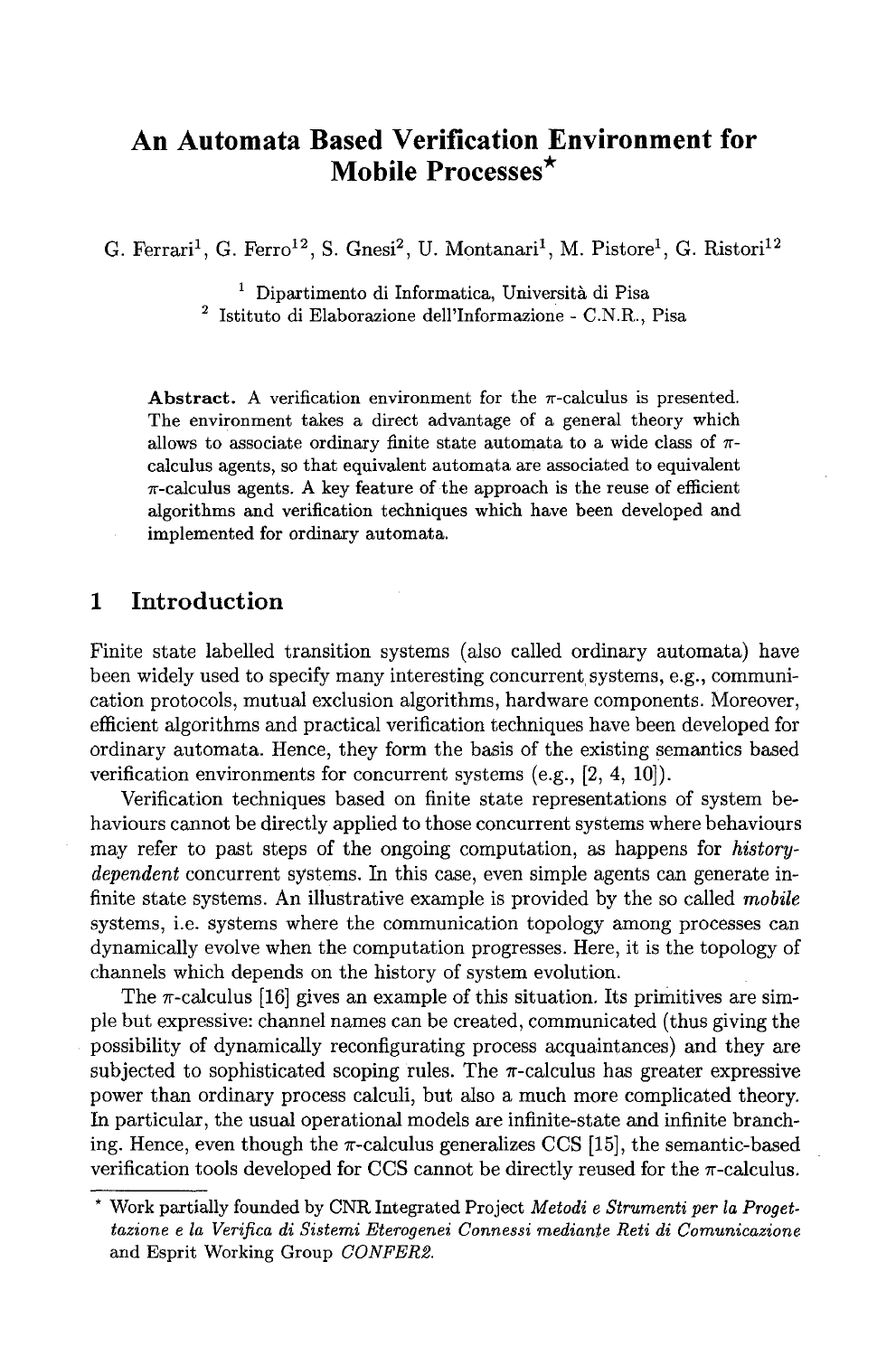Similar considerations apply to the case of CCS with *localities* [3] (locations can be dynamically created and referred to when computations evolve), and to CCS with *causality* [6] (the actions a process performs refer to the actions they depend on).

To overcome these problems a generalization of the theory of ordinary automata to handle the  $\pi$ -calculus [18] and, more generally, history dependent behaviours of processes [19, 21], has been proposed. This has lead to the introduction of a kind of automata, called HD-automata [20], which provide a finite state and finite branching representation of history dependent behaviours. Moreover, it is possible to associate to each HD-automaton an ordinary automaton. As a consequence, many practical and efficient verification techniques developed for ordinary automata can be smoothly adapted to history dependent calculi.

This paper presents a prototype version of a verification environment for the  $\pi$ -calculus. The construction of the environment takes a direct advantage of the finite representation of  $\pi$ -calculus agents presented in [18]. In fact, the environment includes implementations of facilities which allow a  $\pi$ -calculus agent to be translated into an ordinary automaton. The theory of [18] ensures that equivalent ordinary automata are associated to equivalent  $\pi$ -calculus agents. Hence, existing equivalence checkers for ordinary automata can be used to calculate whether or not  $\pi$ -calculus agents are equivalent. The environment also supports verification of logical formulae expressing desired properties of the behaviour of  $\pi$ -calculus agents. Instead of requiring to write the formulae to be checked in the low-level logic for ordinary automata, we found convenient to introduce a logic with modalities indexed by  $\pi$ -calculus actions and to implement a translation of this  $\pi$ -logic into a standard temporal logic for ordinary automata. Again, existing model checkers can be used to verify whether or not a formula holds. This verification facility for  $\pi$ -calculus agents has been implemented on top of the JACK environment [10].

#### 2 The  $\pi$ -calculus

Given a denumerable infinite set  $N$  of *names* (denoted by  $a, \ldots, z$ ), the  $\pi$ -calculus *agents* over  $N$  are defined by the syntax<sup>3</sup>:

$$
P ::= \texttt{nil} \mid \alpha.P \mid P_1 \Vert P_2 \mid P_1 + P_2 \mid (x)P \mid [x = y]P \mid A(x_1, \dots, x_{r(A)})
$$

$$
\alpha ::= \texttt{tau} \mid x!y \mid x?(y),
$$

where  $r(A)$  is the range of the *agent identifier A*. The occurrences of y in  $x?(\psi)$ . P and  $(\psi)$  P are bound; *free names* are defined as usual and  $fn(P)$  indicates the set of free names of agent  $P$ . For each identifier  $A$  there is a definition  $A(y_1,\ldots,y_{r(A)}) := P_A$  (with  $y_i$  all distinct and  $fn(P_A) \subseteq {y_1 \ldots y_{r(A)}}$ ) and we assume that each identifier in *PA* is in the scope of a prefix (guarded recursion).

<sup>&</sup>lt;sup>3</sup> For convenience, we adopt the syntax of the agents we use to input agents in the environment. We use  $(x)P$  for the restriction,  $x?(y)$ . P for input prefixes and  $x!y$ . P for output prefixes. The syntax of the other operators is standard.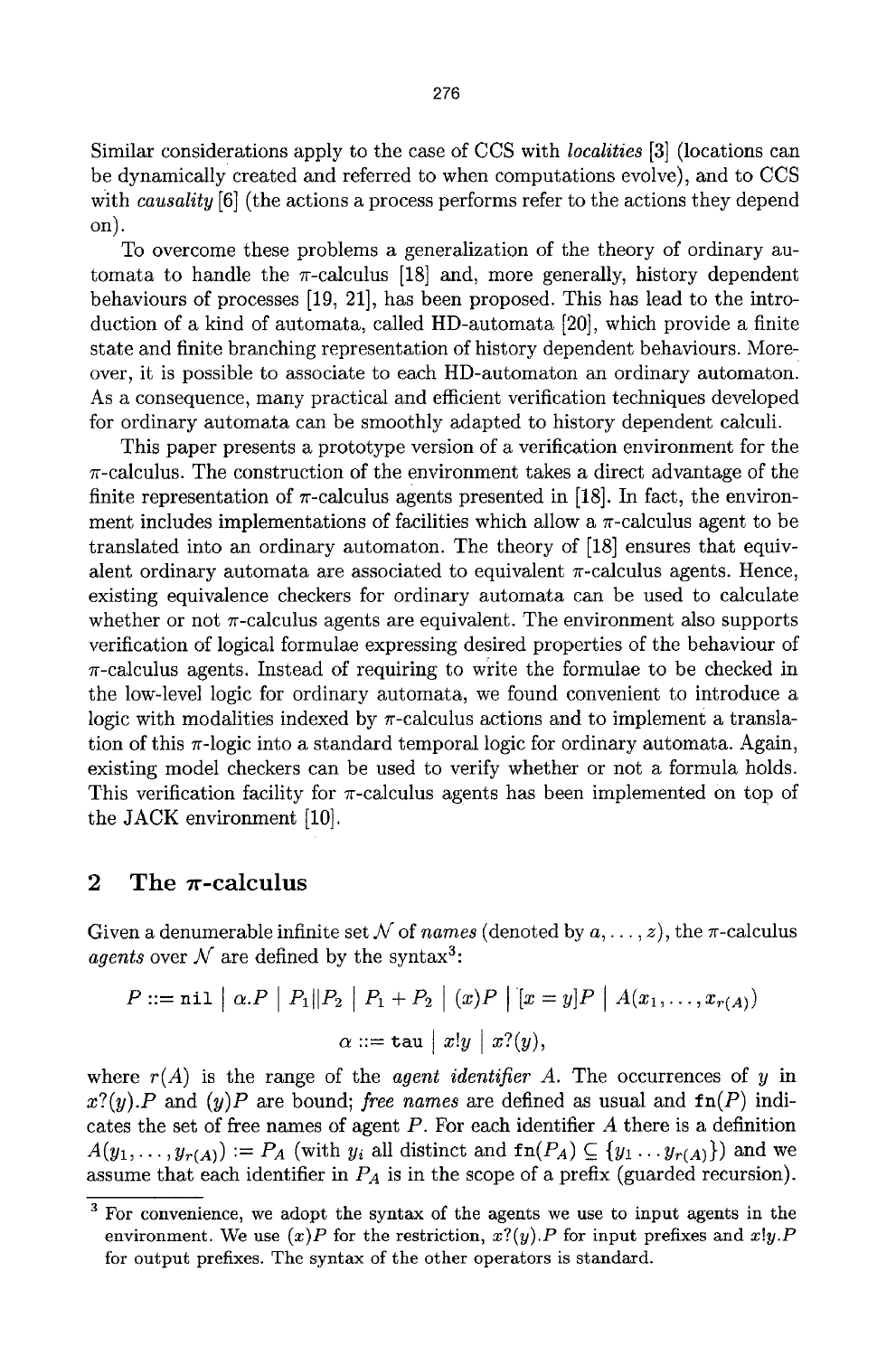The *actions* that agents can perform are defined by the following syntax:

$$
\mu ::= \mathtt{tau} \mid x!y \mid x!(z) \mid x?y;
$$

where x and y are free names of  $\mu$  (fn( $\mu$ )), whereas z is a bound name (bn( $\mu$ )); finally  $n(\mu) = \text{fn}(\mu) \cup \text{bn}(\mu)$ .

The structural rules for the *early operational semantics* are defined in Table 1.

TAU tau.P 
$$
\xrightarrow{\tan} P
$$
  
\nOUT x!y.P  $\xrightarrow{x|y}$  P IN x?(y).P  $\xrightarrow{x|z}$  P {z/y}  
\n  
\nSUM  $\frac{P_1 \xrightarrow{\mu} P'}{P_1 + P_2 \xrightarrow{\mu} P'}$   
\n $PAR$   $\frac{P_1 \xrightarrow{\mu} P'_1}{P_1 || P_2 \xrightarrow{\mu} P'_1 || P_2}$  if  $bn(\mu) \cap fn(P_2) = \emptyset$   
\n  
\nCOM  $\frac{P_1 \xrightarrow{x|y} P'_1}{P_1 || P_2 \xrightarrow{\tan} P'_1 || P'_2}$   
\n $P_2 \xrightarrow{r} P'_2$   
\n $P_1 || P_2 \xrightarrow{\tan} (y) (P'_1 || P'_2)$   
\n  
\nRES  $\frac{P \xrightarrow{\mu} P'}{(x)P \xrightarrow{\mu} (x)P'}$  if  $x \notin n(\mu)$  OPEN  $\frac{P \xrightarrow{x|y} P'}{(y)P \xrightarrow{x|z}} (y) (P'_1 || P'_2)$   
\nif  $x \neq y, z \notin fn((y)P')$   
\n  
\nMATCH  $\frac{P \xrightarrow{\mu} P'}{[x = x]P \xrightarrow{\mu} P'}$   
\n $IDE$   $\frac{P_A(y_1/x_1, \ldots, y_{r(A)}) x_{r(A)} \xrightarrow{\mu} P'}{A(y_1, \ldots, y_{r(A)}) \xrightarrow{\mu} P'}$ 

Table 1. Early operational semantics.

Several bisimulation equivalences have been introduced for the  $\pi$ -calculus. They can be early [17], late [16] or open [25], and their *weak* counterparts (we refer to [23] for a complete overview). Moreover, logics have been proposed [17, 5] to express properties of  $\pi$ -calculus agents. These logics are extensions, with  $\pi$ calculus actions and names quantifications and parameterizations, of classical action-based logics [12, 13].

### **3** From  $\pi$ -calculus agents to ordinary automata

In this section, we outline the translation steps presented in [18] that permit, given a  $\pi$ -calculus agent, to generate the finite state and finitely branching ordinary automaton representing the agent's behaviour. The generation of the ordinary automaton associated with a  $\pi$ -calculus agent has been implemented by two translation modules. The first module builds an intermediate representation, the *History Dependent Automaton* (HD-antomaton in short). The second module builds the ordinary automaton starting from the HD-automaton. The generation of the ordinary automaton has been split into these two steps to achieve modularity in the structure of the verification environment. Moreover, the intermediate representation allows a more efficient implementation of the second translation step.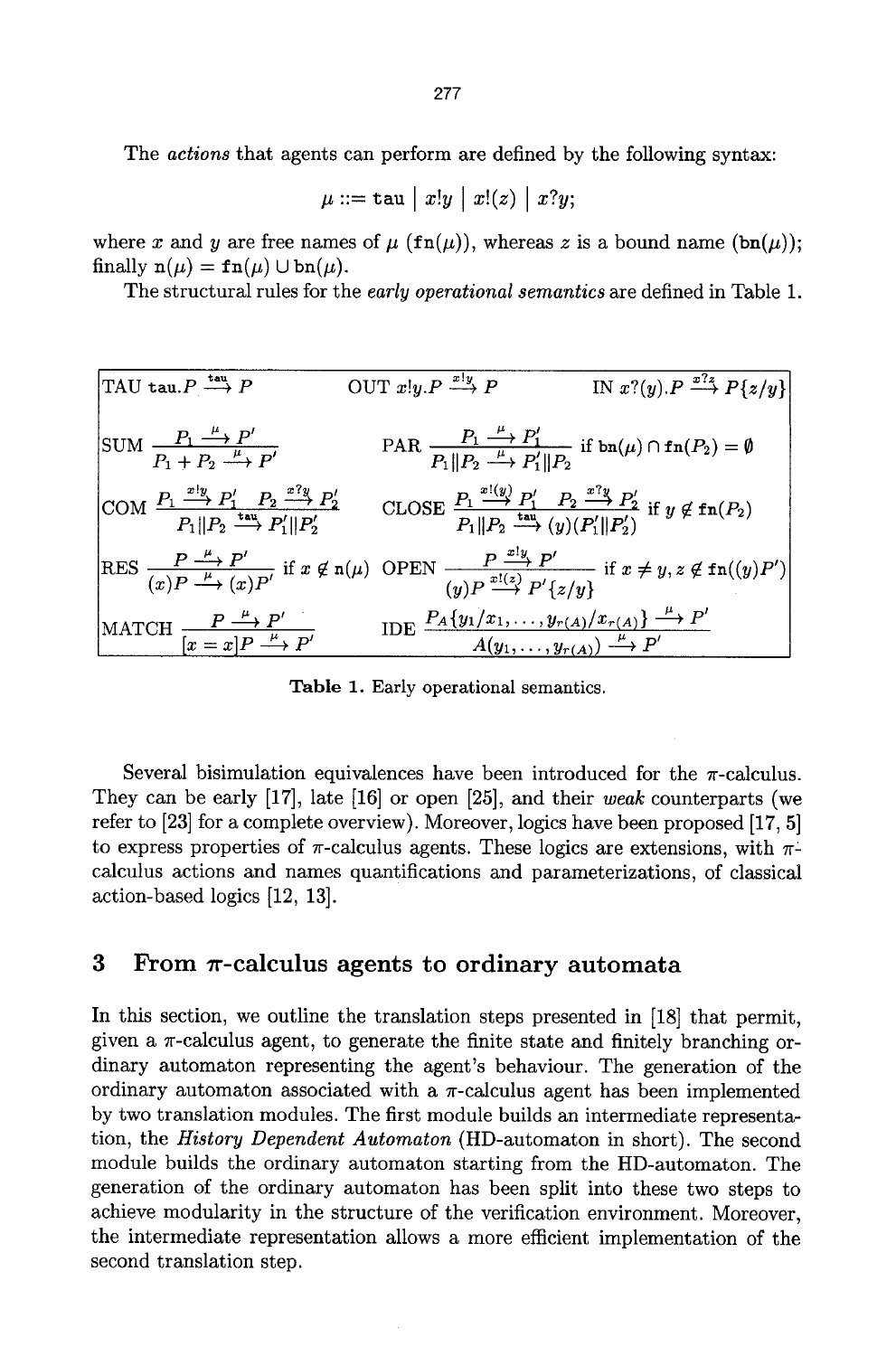The ordinary automata representation is possible only for *finitary* agents with a restricted form of matching. An agent is finitary if there is a bound to the number of parallel components of all the agents reachable from it. In particular, all the *finite control* agents, i.e. the agents without parallel composition inside recursion, are finitary.

#### 3.1 From  $\pi$ -calculus agents to HD-automata

HD-automata have been introduced in [18], with the name of  $\pi$ -automata, as a convenient structure to describe in a compact way the operational behaviours of  $\pi$ -calculus agents. Due to the mechanism of input, the ordinary operational semantics of the  $\pi$ -calculus requires an infinite number of states also for very simple agents. Many of these states, however, just differ for an injective renaming.

Like ordinary automata, HD-automata have a set of states and a set of transitions between states. States and transitions, however, are more structured entities. In fact, a finite set of names is associated to each state: these are the names which are syntactically significant in that state (in the case of  $\pi$ -calculus they correspond to the free names of the agents). These names are considered private, local to the state, since a single state represents a whole class of agents differing for injective renamings only. This implies that each transition must describe explicitly which name of the source state corresponds to a given name of the target state. This correspondence is represented via an injective mapping from the names of the target state to the names of the source plus the fresh names introduced by the transition.

Due to the usage of local names, a finite number of transitions is needed to model input prefixes. In fact, it is enough to consider as input values all the names which appear free in the source state plus just one fresh name: in the HDautomata it does not make sense to have more transitions which differ just in the choice of the fresh name. In [18] it has been proved that *finite* HD-automata can be built for the class of *finitary* agents.

*Example 1.* Consider agent  $P(in, out) := in?(x)$ .*out!x.nil.* Figure 1 illustrates the corresponding HD-automaton. Here, the names which are used as input values are *in* and *out* (already present in the initial state) and the fresh name x. Notice that parenthesis appears in the label of a transition when it corresponds to the input of a fresh name. In the HD-automaton of Figure 1, the targets of two input transitions (the one corresponding to the fresh name and the one for *in)* are merged: the corresponding agents, in fact, just differ for an injective substitution.

#### 3.2 From **HD-automata to ordinary automata**

It is possible to extract from the HD-automaton of a  $\pi$ -calculus agent its early operational semantics. This is done by a visit of the HD-automaton during which the global meaning of the private names of the reached states is maintained. When a fresh name is introduced by a transition of the HD-automaton, a global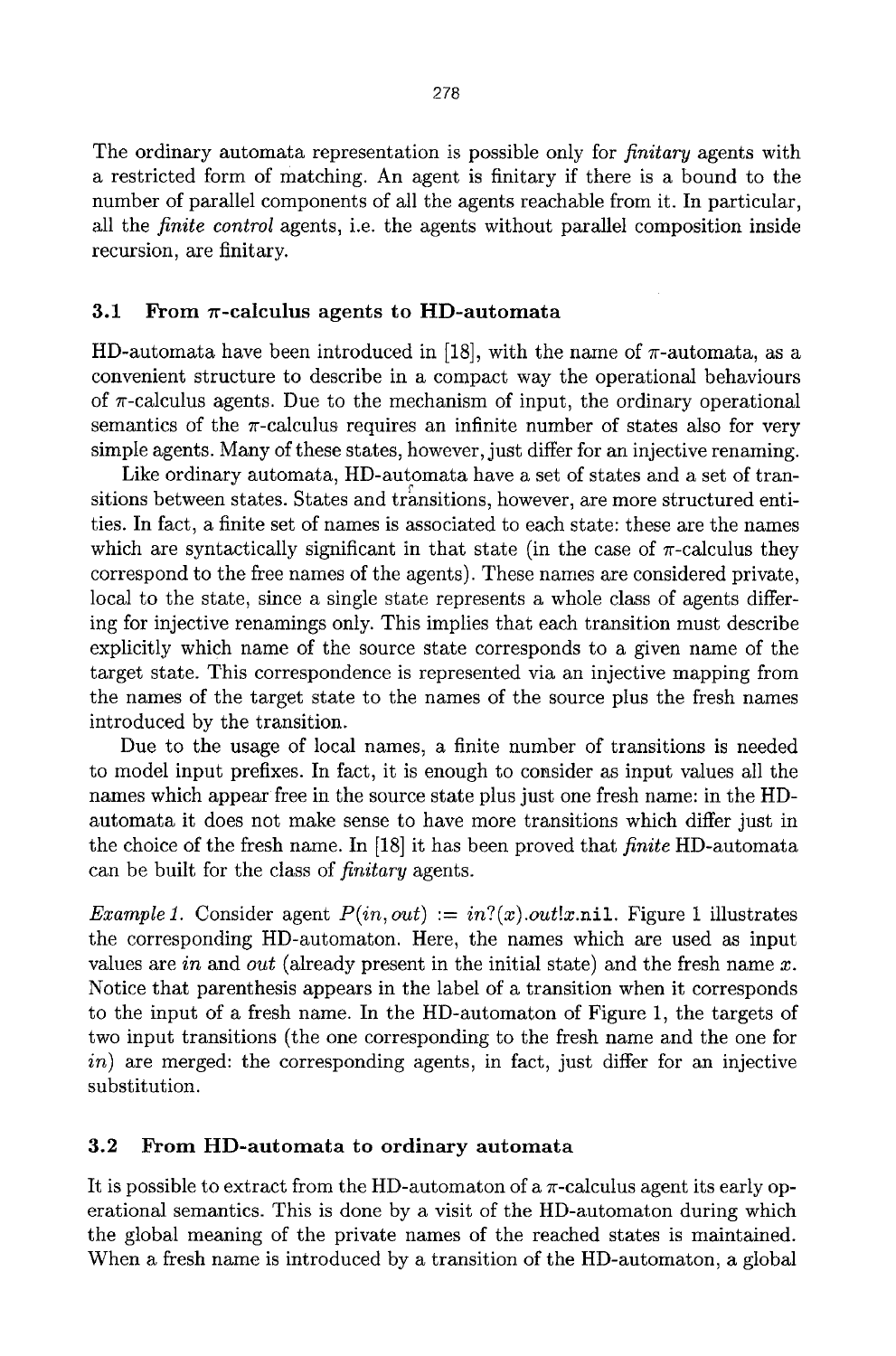

Fig. 1. The HD-automaton corresponding to the agent  $P(in, out) := in?(x).out!x.nil.$ 

instantiation has to be chosen for that name. For instance, suppose we are visiting the HD-automaton of Figure 1 starting from the initial state and from the identical mapping (i.e. the one which maps local names *in* and *out* into global names *in* and *out*, respectively). If we choose the transition  $in(x)$ , we have to give a global meaning, say  $v$ , to the fresh name x. Then, we reach the state a!b.nil, where the global meaning of names a and b is respectively *out* and v. This corresponds to the early transition  $P(in, out) \stackrel{in?v}{\longrightarrow} out!v.\texttt{nil}.$ 

Obviously, by choosing all the possible instantiations for the fresh names of the HD-transitions, we get an infinite automaton. To obtain a finite state automaton it suffices to take the first name which has been not already used. In this way, a finite state automaton is obtained from each finite HD-automaton.

The ordinary automaton obtained from the HD-automaton of Figure 1 is displayed in Figure 2. In the ordinary automata labels of transitions appear in quotation marks, to stress the fact that they are just strings.

To sum up, we outlined an effective procedure to map (a significant class of)  $\pi$ -calculus agents into finite state automata. It is not true in general, however, that equivalent (i.e. strong or weak bisimilar)  $\pi$ -calculus agents are mapped into equivalent (i.e. strong or weak bisimilar) ordinary automata. In fact, due to the mechanism for generating fresh names, this is true only if we can guarantee that two bisimilar agents have the same set of free names. To this purpose, the HD-automaton has to be made *irredundant* in a pre-processing phase. The irre-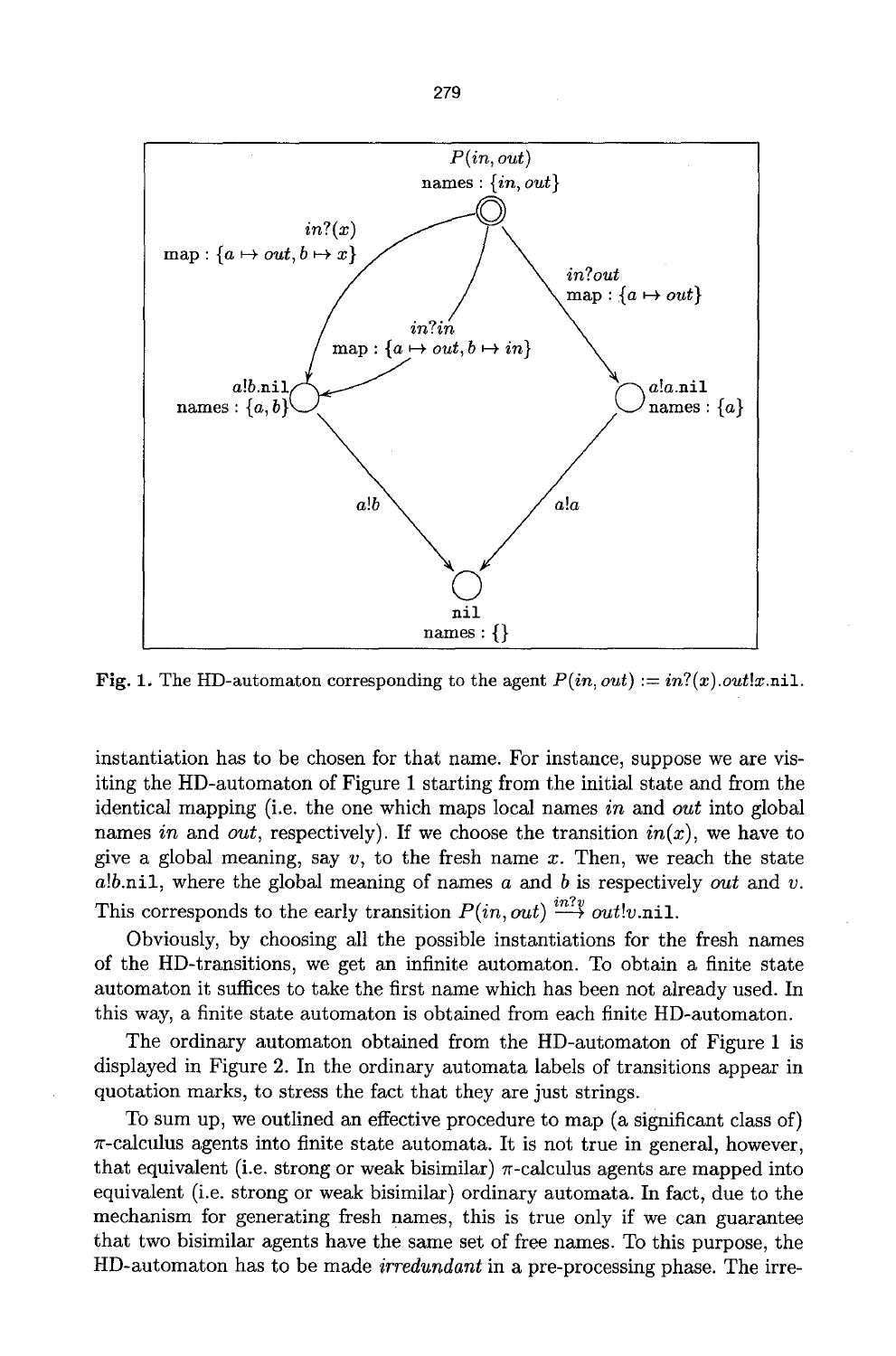

Fig. 2. The ordinary automaton corresponding to the HD-automaton of Figure 1.

dundant construction discards all the names which appear in the states of the HD-automaton but which do not play any active role in the computations from that state. In [18] a simple and efficient algorithm is described to make irredundant the HD-automata corresponding to  $\pi$ -calculus agents without matching. The same algorithm also works for the  $\pi$ -calculus with a restricted form of matching.

#### **4** The  $\pi$ -logic

In this section we present the logic formalism, called  $\pi$ -logic, that we use to express properties of  $\pi$ -calculus agents. The  $\pi$ -logic is based on the logic formalism given in [17], in which the modal operators of the classical Hennessy-Milner logic [12] are extended to deal with  $\pi$ -calculus input and output actions.

Together with the strong *next* modality  $EX\{\mu\}$  defined in [17], the  $\pi$ -logic also includes a weak *next* modality  $\langle \mu \rangle$  whose meaning is that a number of unobservable tau actions can be executed before  $\mu$ .<sup>4</sup> Moreover, to express general liveness and safety properties, the *eventually* temporal operator (notation  $EF \phi$ )

 $4$  The notation  $\langle - \rangle$  is generally used in the framework of modal logics to denote the strong *next* modality, while  $\ll \gg$  is used for the weak *next* modality. Here we adopted instead the ACTL-like notation [7], where the strong *next* is denoted by *EX* and the weak *next* by  $\lt\gt$ . This notation is more convenient in this case, since  $\pi$ -logic formulae will be mapped into ACTL formulae.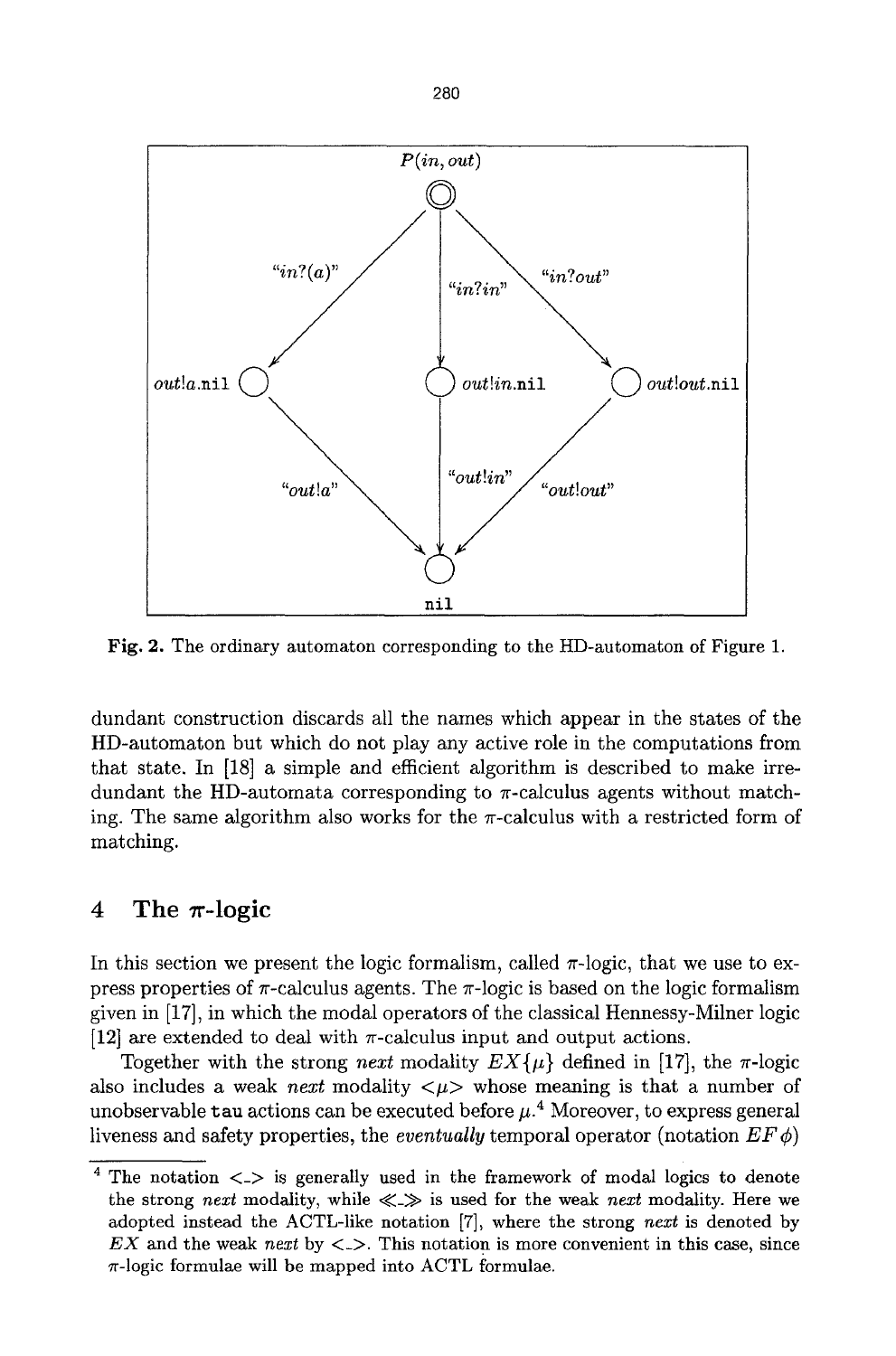is introduced. The meaning of  $EF\phi$  is that  $\phi$  must be true sometime in a possible future.

The syntax of the  $\pi$ -logic is given by:

 $\phi ::= true \mid \neg \phi \mid \phi \& \phi' \mid EX\{\mu\}\phi \mid \langle \mu \rangle \phi \mid EF \phi.$ 

The interpretation of the logic formulae is the following:

- $-P \models true$  holds always:  $-P \models \sim \phi$  if and only if not  $P \models \phi$ ;  $-P \models \phi \& \phi'$  if and only if  $P \models \phi$  and  $P \models \phi'$ ;  $-P \models EX{\{\mu\}}\phi$  if and only if there exists P' such that  $P \stackrel{\mu}{\longrightarrow} P'$  and  $P' \models \phi$ ;  $-P \models \langle \mu \rangle \phi$  if and only if there exist  $P_0, \ldots, P_n, n \geq 1$ , such that  $P = P_0 \stackrel{\text{tau}}{\rightarrow}$  $P_1 \ldots \stackrel{\text{tau}}{\longrightarrow} P_{n-1} \stackrel{\mu}{\longrightarrow} P_n$  and  $P_n \models \phi;$
- $-P = EF \phi$  if and only if there exist  $P_0,\ldots,P_n$  and  $\mu_1,\ldots,\mu_n$ , with  $n \geq 0$ , such that  $P=P_0 \stackrel{\mu_1}{\longrightarrow} P_1 \dots \stackrel{\mu_n}{\longrightarrow} P_n$  and  $P_n \models \phi$ .

As usual, the following derived operators can be defined:

- $\phi$  |  $\phi'$  stands for  $\sim$ ( $\sim$  $\phi$  &  $\sim$  $\phi'$ );
- $-$  [ $\mu$ ] $\phi$  stands for  $\sim <\mu> \sim \phi$ . This is the dual version of the weak *next* operator;
- *AG*  $\phi$  stands for  $\sim$ *EF*  $\sim$  $\phi$ . This is the *always* operator, whose meaning is that  $\phi$  is true now and always in the future.

The  $\pi$ -logic has been shown to be adequate with respect to strong early bisimulation equivalence [11].

Our purpose is to define an automatic verification procedure to check the satisfiability of a formula of the  $\pi$ -logic over a  $\pi$ -calculus agent. In Section 3 we have shown that it is possible to derive an ordinary automaton for finitary  $\pi$ -calculus. Hence, if we were able to translate formulae of the  $\pi$ -logic into "ordinary" logic formulae, it should be possible to use existing model checking algorithms to check the satisfiability of "ordinary" logic formulae over ordinary automata. As "ordinary" logics, we mean all the action-based logics that have been defned starting from the Hennessy-Milner logic [12]. Among these, we have chosen the ACTL logic [7]. The ACTL logic is adequate with respect to the strong bisimulation equivalence over ordinary automata [7], and an efficient model checker has been implemented and for which a sound translation exists [11]. Such translation is parameterized by a set of names, that is borrowed from the ordinary automaton associated to the  $\pi$ -agent. The translation has a worst case complexity that is exponential in the size of such set of names.

The translation of the *next* modalities indexed over output or tau actions is immediate (it is given by the corresponding ACTL operator in which the action argument is the action label). The translation of the *next* input (or bound output) modalities are more complex, since they have to deal with the generation of fresh names. To this purpose, syntactical scoping rules are applied so that the correct bindings are maintained through the formula when a fresh name is used as input object. The translation of the  $\pi$ -logic modality  $\langle \rangle$  is given in terms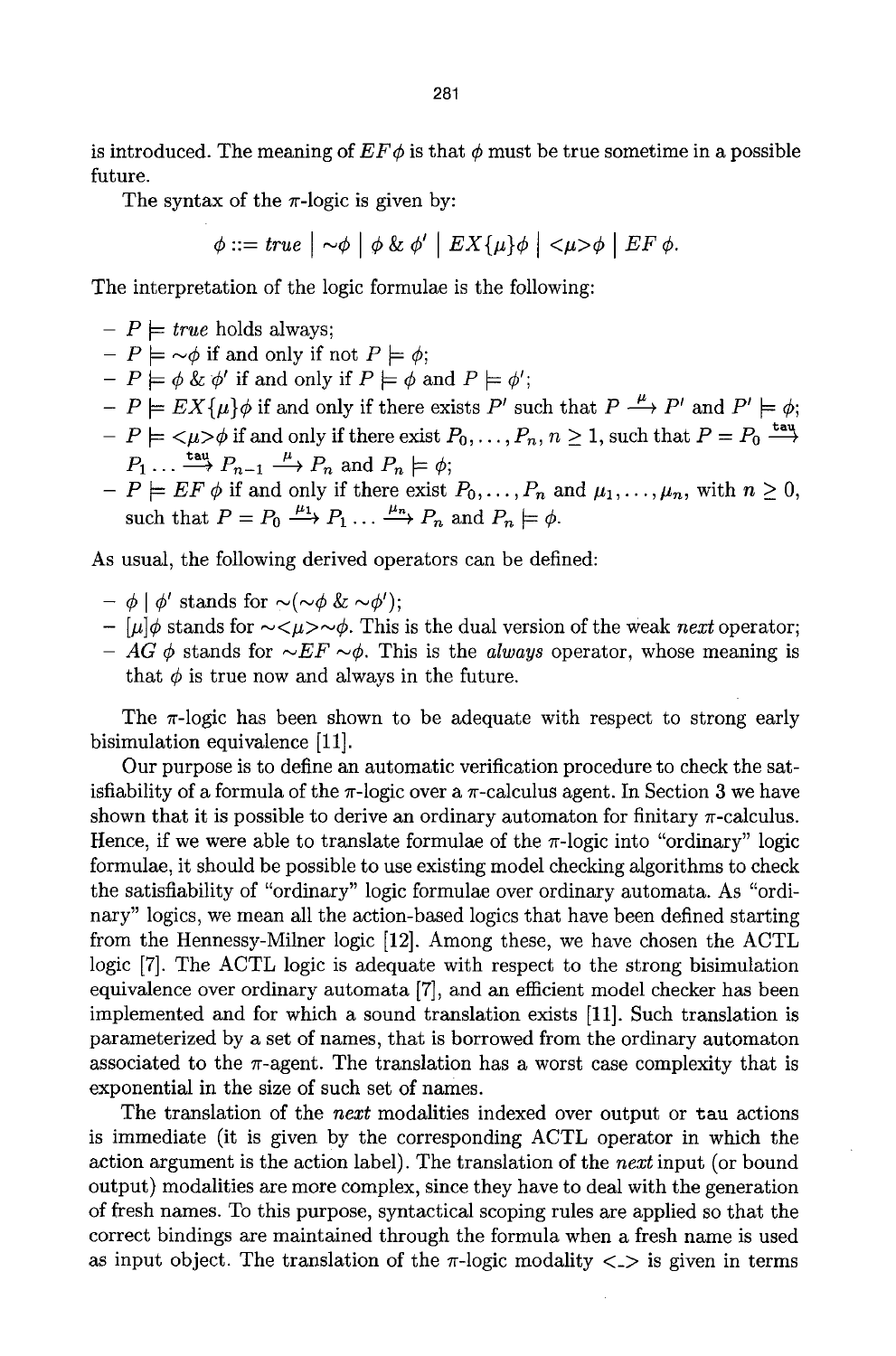of the corresponding ACTL weak operator  $\langle \rangle$ , using the same idea for input and bound output actions. The translation of the  $\pi$ -logic formula  $EF \phi$  is given simply by the ACTL formula  $EF \phi'$ , where  $\phi'$  is the ACTL translation of  $\phi$ .

We illustrate the translation method of the *next* input modality with an example. Let  $\phi$  be the formula  $EX\{in?u\}EX\{out!u\}true$ ; the translation of  $\phi$ is:

$$
\phi' = EX\{``in?u"\}EX\{``out!u"\}true \mid EX\{``in?(a)"\}EX\{``out!a"\}true.
$$

Consider now the agent  $P(in, out) := in?(x) . out!x .$ nil of Example 1. The agent P satisfies the formula  $\phi$ , since  $P \stackrel{in?u}{\longrightarrow} out!u.ni1 \stackrel{out!(u)}{\longrightarrow} nii1$  for all names u. The set of fresh names in the ordinary automaton of  $P$  (see Figure 2) is just  $\{a\}$ , hence to verify that P satisfies  $\phi$  we can feed the ACTL model checker with the ordinary automaton of P and the ACTL formula  $\phi'$ . It is easy to see that  $\phi'$ holds in the initial state of the ordinary automaton of P. In fact,  $\phi'$  is satisfied if there exists an explicit path, starting from the initial state, in which the actions *in?u* and *out!u* are executed in sequence. Otherwise, it must exist a transition from the initial state such that a fresh name, represented by  $a$ , is taken in input, followed by the output of that name, and this is actually true for the ordinary automaton of P.

### 5 The Verification Environment

The translation procedures described in sections 3 and 4 have been implemented on top of the JACK environment [10]. The idea behind the JACK environment<sup>5</sup> was to combine different specification and verification tools [14, 24, 1, 9], around a common format for representing ordinary automata: the FC2 file format [2]. FC2 makes it possible to exchange automata between JACK tools. Moreover, tools can easily be added to the JACK system, thus extending its potential.

The current prototype version of the verification environment provides facilities to construct the HD-automata of  $\pi$ -calculus agents, and to map HDautomata into ordinary automata represented in the FC2 format. Hence, the JACK bisimulation checker MAUTO is used to verify (strong and weak) bisimilarity of  $\pi$ -calculus agents. Automata minimization, according to weak bisimulation is also possible, by using the functionalities offered in JACK by the HOGGAR tool. Moreover, the ACTL model checker AMC is used for verifying properties of mobile processes, after that the  $\pi$ -logic formulae expressing the properties have been translated into ACTL formulae. The global architecture of the verification environment is shown in figure 3.

The complexity of our methodology is given by the construction of the state space of the  $\pi$ -calculus agent to be verified, that is, in the worst case, exponential in the syntactical size of the agent.

 $^5$  Detailed information about JACK are available at: http://rep1.iei.pi.cnr.it/Projects/JACK.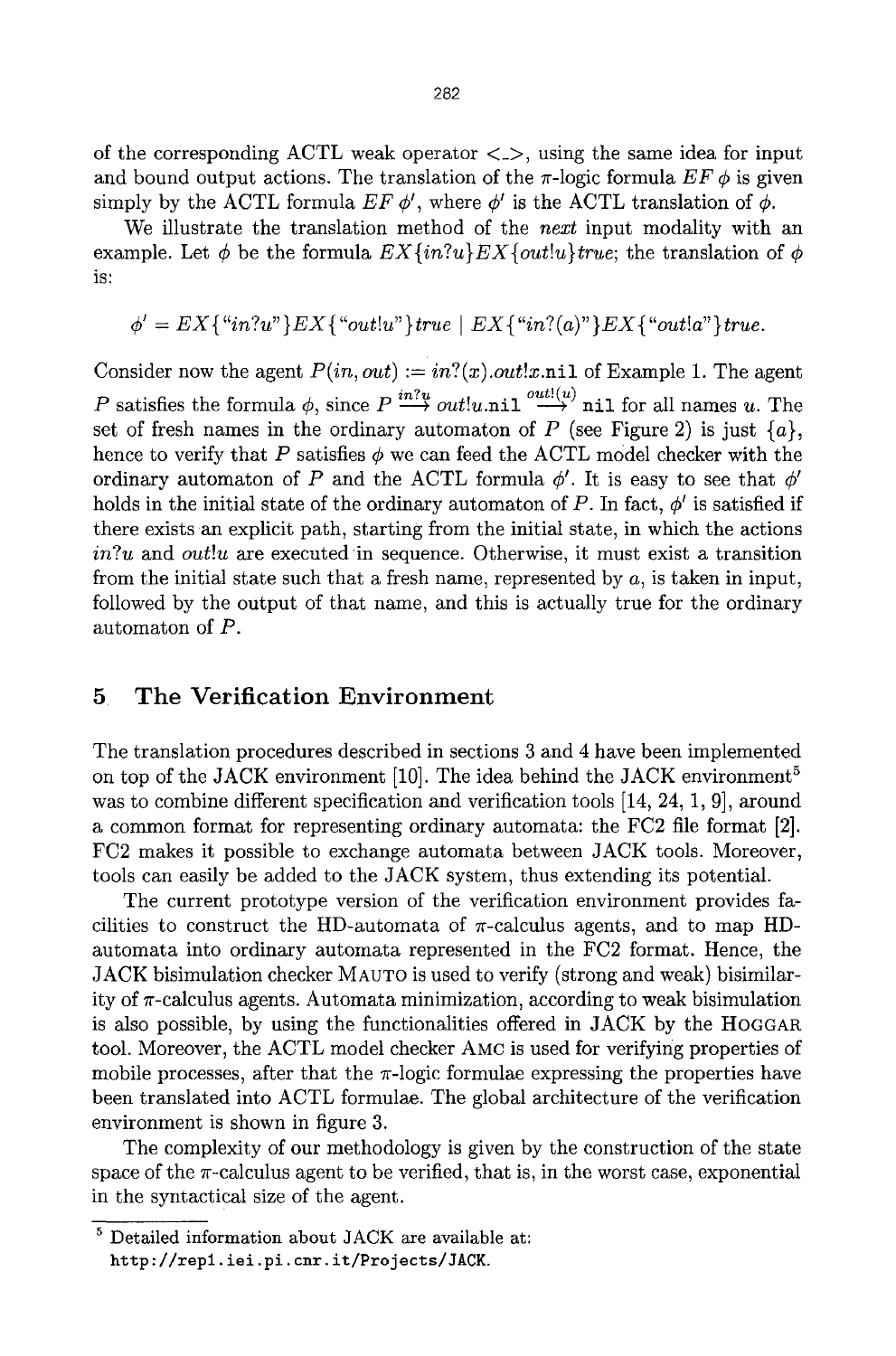

Fig. 3. The architecture of the verification environment.

Some optimizations have been also implemented. These optimizations reduce the state space of HD-automata, thus allowing a more efficient generation of the ordinary automata associated with  $\pi$ -calculus agents. The first optimization consists of the reduction of tau chains (that are unbranched sequences of tau transitions) to simple tau transitions. The other consists of the introduction of *constant* declarations. Constant names are names that cannot be used as objects of input or output actions (for instance, names that represent static channels). Since constant names are not consider as possible input values, the branching for input transitions is reduced.

## **6 A case study: The Handover Protocol for Mobile Telephones**

In this section we illustrate the features of the verification environment. The case study we consider is the specification of the core of the handover protocol for the GSM Public Land Mobile Network proposed by the European Telecommunication Standards Institute. The specification is borrowed from that given in [26], which has been in turn derived from that in [22]. The specification consists of four modules:

- a Mobile Station MS, mounted in a car moving through two different geographical areas (cells), that provides services to an end user;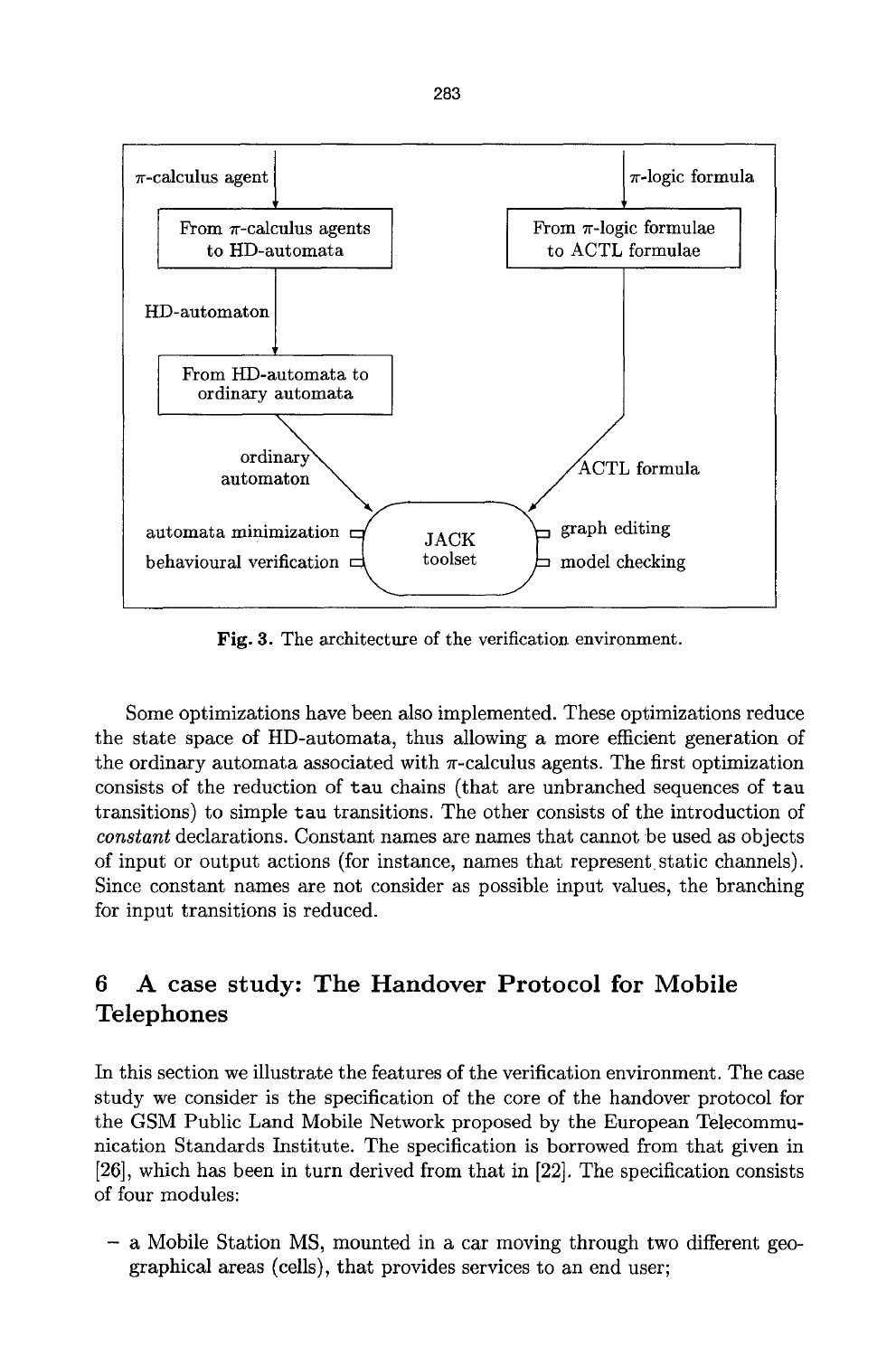- a Mobile Switching Centre MSC, that is the controller of the radio communications within the whole area composed by the two cells;
- the Base Station modules BSa and BSp, that are the interfaces between the Mobile Station and the Mobile Switching Centre.

The observable actions performed by the Mobile Switching Centre are the input of the messages transmitted from the external environment through the channel *in.* The observable actions performed by the Mobile Station are the transmissions, via the channel *out,* of the messages to the end user. The communications between the Mobile Switching Centre and the Mobile Station happen via the base corresponding to the cell in which the car is located. When the car moves from one cell to the other, the Mobile Switching Centre starts a procedure to communicate to the Mobile Station the names of the new transmission channels, related to the base corresponding to the new cell. The communication of the new channel names to the Mobile Station is done via the base that is in use at the moment. All the communications of messages between the Mobile Switching Centre and the Mobile Station are suspended until the Mobile Station receives the names of the new transmission channels. Then the base corresponding to the new cell is activated, and the communications between the Mobile Switching Centre and the Mobile Station continue through the new base. The  $\pi$ -calculus specification of the Mobile Telephones is displayed in Table 2.

There are two kinds of correctness verifications that can be done in the environment. One is the checking that the specification of the System is bisimilar to a more abstract service specification. The other one is the checking of some interesting properties, expressed as  $\pi$ -logic formulae, that the specification must satisfy to meet the desired behaviour.

The abstract service specification (a three position buffer where the messages are queued) is described by the  $\pi$ -calculus agent S0 described below:

```
S0(in,out) := in?(<i>v</i>). S1(in,out,v) + tau. S0(in,out)S1(in,out,v1) := in?(<i>v</i>). S2(in,out,v1,v) + out!v1. S0(in,out) + tau.
out!vl. SO(in,out) 
S2(in,out,v1,v2) := in?(<i>v</i>). S3(in,out,v1,v2,v) + out!v1. S1(in,out,v2) +tau. out!v1, out!v2. SO(in,out)
```

```
S3(in,out,v1,v2,v3) := out!v1. S2(in,out,v2,v3)
```
We expect that the specification satisfies the requirement that *no messages are lost,* that is whenever a message *msg* is received from the external environment through the channel *in* then it will be eventually retransmitted to the end user via the channel *out.* The formula:

```
AG([in?msg]EF < out!msg > true)
```
represents this property. Moreover, we require that the formula

 $AG([in?msg0][in?msg1][in?msg2] < out!msg0 > true)$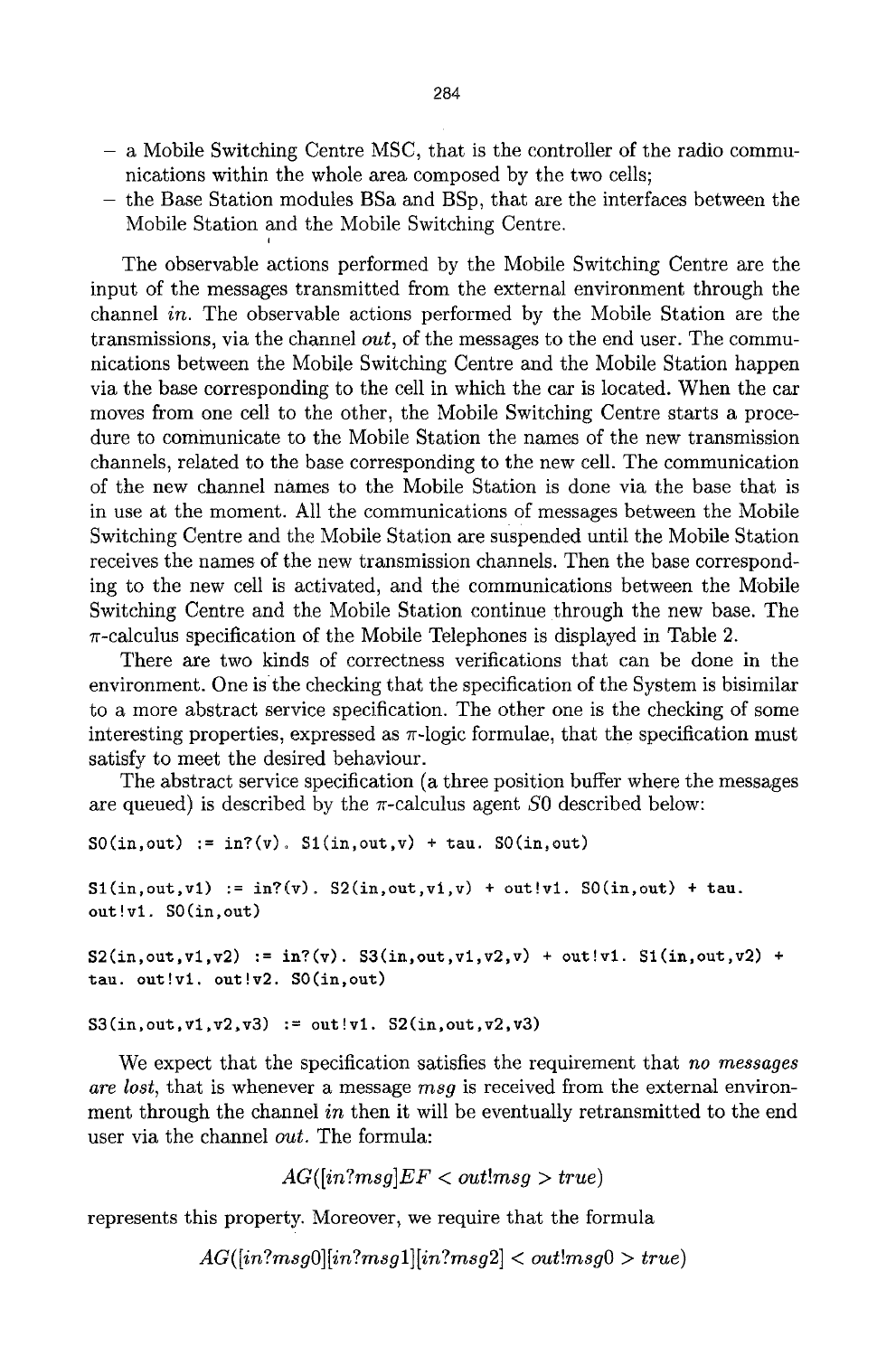```
CC(fa,fp,1,in,data,ho\_cmd,ho\_com,ho\_fail,ch\_rel) :=
in?(v).fa!data.fa!v.CC(fa,fp,l,in,data,ho_cmd,ho_com,ho_fail,ch_rel) +
l?(mnew)..fa!ho_cmd.fa!mnew.(fp?(c). [c=ho_com]fa!ch_rel.fa?(mold).l!mold. 
CC(f<sub>p</sub>,fa,1,in,data,ho\_cmd,ho\_com,ho\_fail,ch\_rel) +fa?(c).[c=ho_fail]l!mnew.CC(fa,fp,l,in,data,ho_cmd,ho_com,ho_fail,ch_rel)) 
HC(1,m) := 1!m.1?(m).HC(1,m)MSC(fa, fp, m, in, data, ho\_cmd, ho\_com, ho_fail, ch_rel) := (1)(HC(1,m) |CC(fa,fp,l,in,data,ho_cmd,ho_com,ho_fail,ch_rel)) 
BSa(f,m,ho\_acc,ho\_com,data,ho\_cmd,ch\_rel,ho\_fail) :=
f?(c).([c=data]f?(v).m!data.m!v.
BSa(f,m,ho_acc,ho_com,data,ho_cmd,ch_rel,ho_fail) + 
[c=ho\_cmd]f?(v) .m!ho\_cmd.m!v. (f?(c) .[c=ch\_rel]f!m.BSp(f,m,ho_acc,ho_ccom,data,ho_cmd,ch_rel,ho_fail) +
m?(c).[c=ho_fail]f!ho_fail.
BSa(f,m,ho_acc,ho_com,data,ho_cmd,ch_rel,ho_fail))) 
BSp(f,m,ho\_acc,ho\_com, data,ho\_cmd,ch\_rel,ho\_fail) :=
m?(c).[c=ho_acc]flho_com.BSa(f,m,ho_acc,ho_com,data,ho_cmd,ch_rel,ho_fail) 
MS(m,data,ho_cmd,out,ho_acc,ho_fail) := 
m?(c).([c=data]m?(v).out!v.MS(m,data,ho_cmd,out,ho_acc,ho_fail) +
[c=ho_cmd] m?(mnew). (mnev!ho_acc.MS(mnew,data,ho_cmd,out,ho_acc,ho_fail) + 
m!ho_fail.MS(m,data,ho_cmd,out,ho_acc,ho_fail))) 
P(fa,fp,in,ho_acc,ho_com,data,ho_cmd,ch_rel,ho_fail) := 
(m)(MSC(fa,fp,m,in,data,ho_cmd,ho_com,ho_fail,ch_rel) ||
BSp(fp,m,ho_acc,ho_com,data,ho_cmd,ch_rel,ho_fail)) 
Q(fa, out, ho_acc, ho_com, data, ho_cmd, ch_rel, ho_fail) :=
(m)(BSa(fa,m,ho\_acc,ho\_com,data,ho\_cmd,ch\_rel,ho\_fail) |
MS(m~data,ho_cmd,out,ho_acc,ho_fail)) 
System(in,out) := (ho_acc)(ho_com)(data)(ho_cmd)(ch_rel)(ho_fail) 
(fa)(fp)(P(fa,fp,in,ho\_acc,ho\_com,data,ho\_cmd,ch\_rel,ho_fail) ||
```

```
Q(fa,out,ho_acc,ho_com,data,ho_cmd,ch_rel,ho_fail))
```
Table 2. Mobile telephones in  $\pi$ -calculus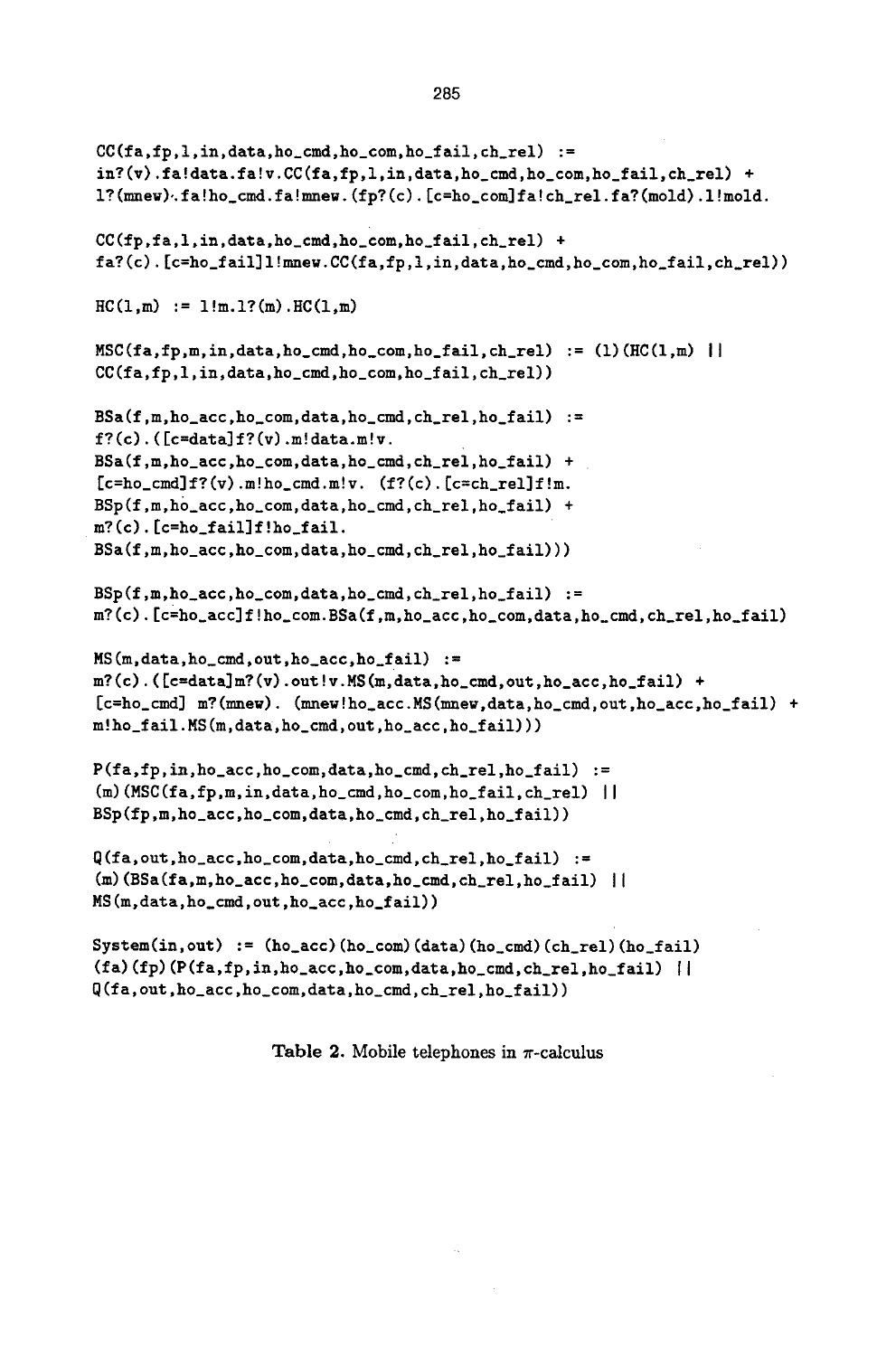holds. Namely, whenever three messages  $msg0$ ,  $msg1$  and  $msg2$  are received in sequence through the channel *in,* then *msgO* can be soon retransmitted to the end user through the channel *out.* We also expect that the formulae:

> *AG([in?msg] < out!msg > true)*   $AG(\{in?msa1|[\{in?msa2]} < out!msa1 > true))$

are not satisfied. Indeed, it may happen that a message *msg,* just received through the channel *in,* cannot be soon given in output through the channel *out:* there can be other messages received before *msg* that are waiting for being transmitted through *out.* Similarly, it can be false that if two messages *msgl* and *msg2* are received in sequence through the channel *in* then *msg1* can be soon retransmitted through the channel *out.* This is because another message (that has been received before *msgl)* may exist and still waiting for being retransmitted via *out.* 

An account of the verification steps performed by exploiting the facilities of the environment (running on a Sun Workstation Spark Ultra 1) is presented below.

#### 6.1 Automata generation

- *1. Input o/the specifications.* We give as input to the verification environment / the the agents System and SO. We also declare that the names *in* and *out*  must be considered as constant names.
- 2. Generation of the HD-automata. We build the HD-automata associated to System and to SO. Moreover, tau-chains are removed from the HD-automaton of the System to reduce its state space.

```
>aSystem := build System 
used time 3973.75 sec. 
number of states : 37199 
number of transitions : 47958 
>remove-tau-chains aSystem 
number of states : 11015 
number of transitions : 21774 
>\a50 := \text{build }S0used time 0.0834961 sec. 
number of states : 13; 
number of transitions : 25
```
. *Generation and minimization o/the ordinary automata.* We build the ordinary automata (represented in the FC2 format) associated to System and to SO. The ordinary automaton of the System has.32,263 states and 62,990 and it has been built in 441.983 sec. The ordinary automaton of SO has 50 states and 94 transitions. We then minimize the ordinary automaton associated to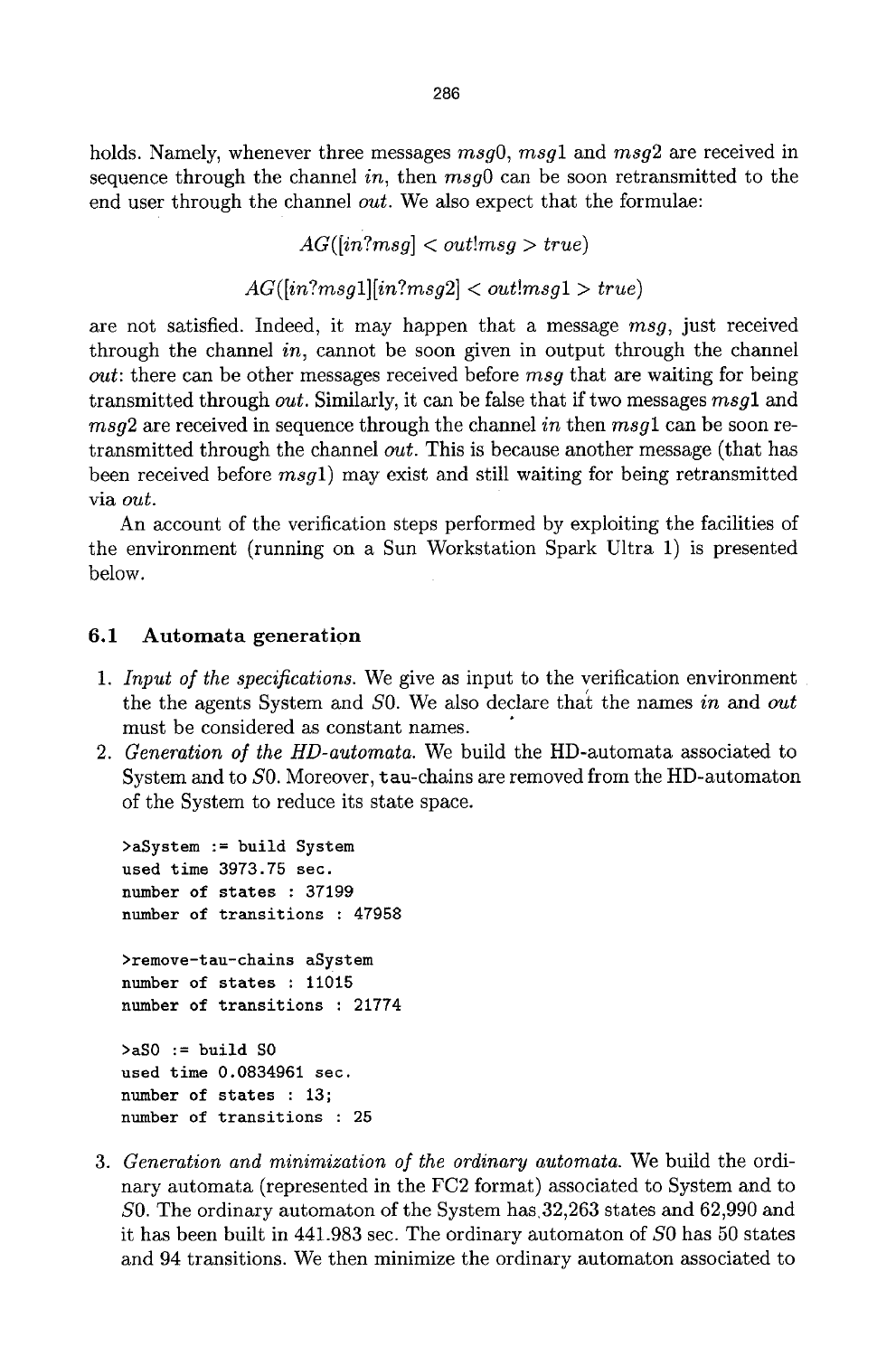System by the weak bisimulation minimization facility offered in JACK by the HOGGAR too1. The minimized ordinary automaton thus obtained has 49 states and 91 transitions.

#### 6.2 Bisimulation checking and logic verification

*1. Bisimulation checking.* We verify the weak equivalence between the minimized automaton and the ordinary automaton of the abstract service specification, by using the *obseq* functionality offered inside JACK by the MAUTO tool:

```
MAUTO
Version v2-6beta (17 Nov 1994) 
@ set A = include-fc2-automaton "System_W";; A : Automaton 
@ set B = include-fc2-automaton "Spec";; B : Automaton 
Q obseq(A, B):
True : Bool
```
*2. Model checking.* We perform the model checking of the ACTL formulae, obtained as a result of the logic translation, on the ordinary automaton associated with the System, by using the model checking functionalities offered in JACK by the AMC tool.

```
Model Checker for ACTL Version 1.12.1 (31-7-94) 
top > load "System.fc2" 
Taking input from System.fc2...
time: (user: 7.07 sec, sys: 0.21 sec) 
top >eval 
AG((~ (<"in7msg">~EF(<"out Imsg">true) ) <"in? (#0) ">~EF (<"out I#O">true) 
.,. 
The formula is TRUE in state 0 time: (user: 0.91 sec, sys: 0.00 sec) 
AG ( (~ (<"in?msgO"> ~~ (<"in?msgl"> ~~ (<"in?msg2">~<"out !msgO">true 
The formula is TRUE in state 0 time: (user: 15.66 sec, sys: 0.40 sec) 
AG((~ (<"in?msg">~<"out !msg">true I <"in? (#0) ">~<"out !#O">true 
\cdot \cdotThe formula is FALSE in state 0 time: (user: 0.96 sec, sys: 0.00 sec) 
AG ((~ (<"in?msgl"> ~~ (<"in?msg2">~<"out !msgl">true I <"in? (#0)"> 
 ~176 
The formula is FALSE in state 0 time: (user: 3.94 sec, sys: 0.00 sec)
```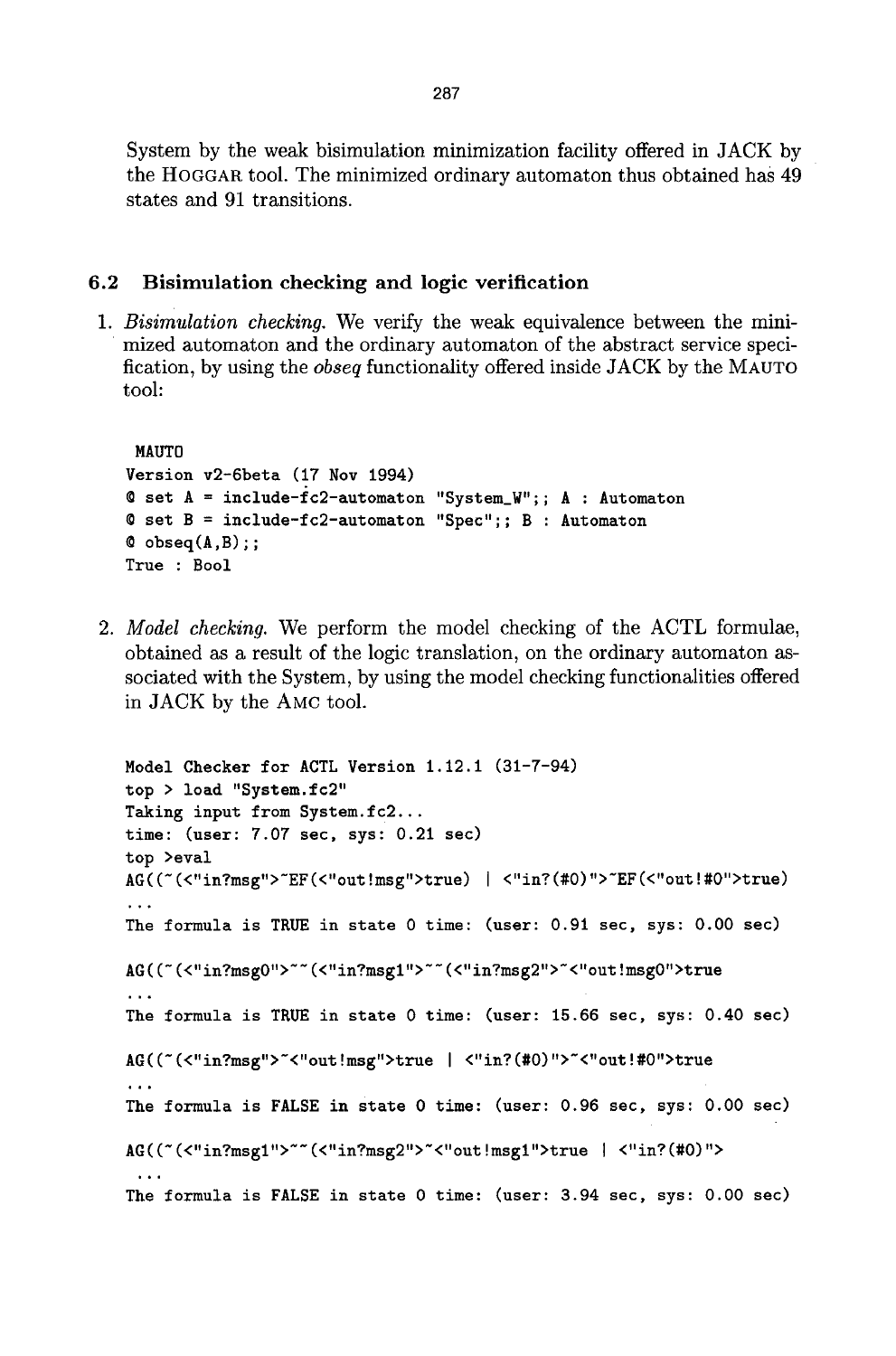### **7 Concluding Remarks**

We presented an automata-based verification environment for the  $\pi$ -calculus. Our approach requires the construction of the whole state space of the agents. Hence, the complexity of our methodology is given by the construction of the state space of the  $\pi$ -calculus agent to be verified, that is, in the worst case, exponential in the syntactical size of the agent.

To end the paper we make a more detailed comparison with related works. In the *Mobility Workbench* [26] (MWB in short) the verification of bisimulation equivalence between (finite control)  $\pi$ -calculus agents is made *on the fly* [8], that is the state spaces of the agents are built during the construction of the bisimulation relation. Checking bisimilarity is, in the worst case, exponential in the syntactical size of the agents to be checked. The model checking functionality offered by the MWB is based on the implementation of a tableau-based proof system [5] for the Propositional  $\mu$ -calculus with name-passing (an extension of  $\mu$ -calculus in which it is possible to express name parameterization and quantifications over the communication objects). The main difference between our approach and the one adopted in the MWB is that in our environment the state space of a  $\pi$ -calculus agent is built once and for all. Hence, it can be minimized with respect to some minimization criteria and then used for behavioural verifications and for model checking of logical properties. It has to be noticed that the  $\pi$ -logic we use is expressive enough to describe interesting safety and liveness properties of  $\pi$ -calculus agents, without using fixed point operators. However, it is less expressive than the Propositional  $\mu$ -calculus with name-passing used in the MWB.

As a future development, we plan to extend the verification environment to deal with other history dependent calculi [3, 6]. Due to the modular structure of the environment it suffices to add HD-translation modules following the constructions of [19, 21].

### **References**

- 1. A. Bouali and R. De Simone. Symbolic bisimulation minimization. In *Proc. CAV'g2,* LNCS 663. Springer-Verlag, 1992.
- 2. A. Bouali, A. Ressouche, V. Roy and R. De Simone. The FC2Tools set. In *Proc. CAV'96,* LNCS 1102. Springer Verlag, 1996.
- 3. G. Boudol, I. Castellani, M. Hennessy and A. Kiehn. Observing localities. *Theoretical Computer Science,* 114: 31-61, 1993.
- 4. R. Cleveland, J. Parrow and B. Steffen. The Concurrency Workbench: a semanticsbased tool for the verification of finite-state systems. *ACM Transactions on Programming Languages and Systems* 15(1):36-72, 1003.
- 5. M. Dam. Model checking mobile processes. In *Proc. CONCUR'93,* LNCS 715. Springer Verlag, 1993.
- 6. Ph. Darondeau and P. Degano. Causal trees. In *Proc. ICALP'89,* LNCS 372. Springer-Verlag, 1989.